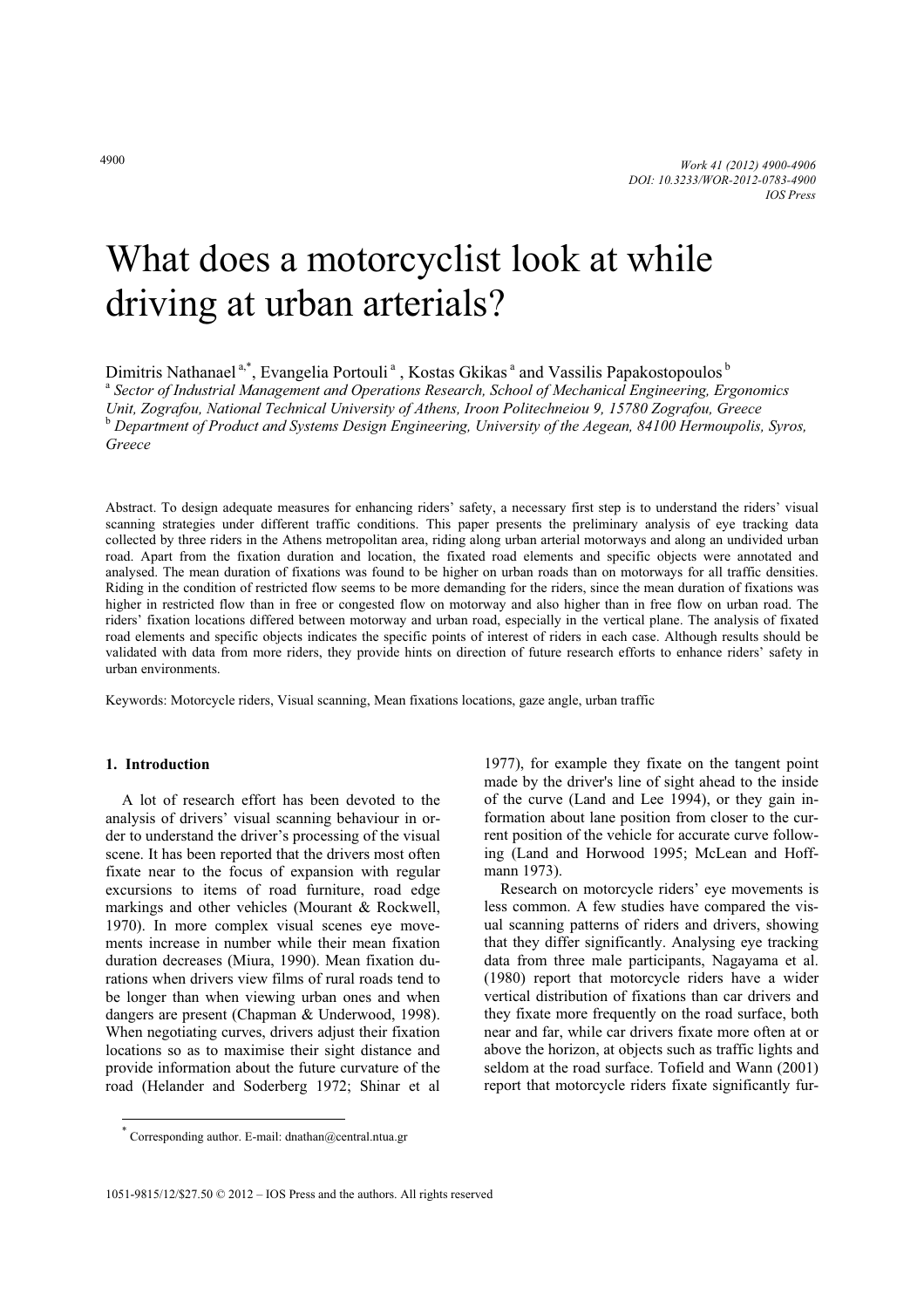ther down the road than car drivers with no motorcycle riding experience. As regards riding experience effect, Hosking et al. (2010) report that in simulated motorcycle riding experienced motorcycle riders have a more flexible visual search pattern than inexperienced riders. Underwood and Chapman (1998) report that motorcycle riders have fewer fixations on hazards than car drivers.

The previous research efforts relevant to motorcycle riders were not always based on data collected from real traffic and have not analysed the exact objects on which the riders fixate under different traffic rrom real traffic and have not analysed the exact objects on which the riders fixate under different traffic<br>conditions. Possible measures to enhance riders' conditions. Possible measures to enhance riders' safety within urban environment are the design imconditions. Possible measures to emiance is<br>safety within urban environment are the des<br>provements of infrastructure, better riders' provements of infrastructure, better riders' training and the design of adequate systems supporting riders in the identification and handling of possible risks. To implement such measures, a necessary first step is to understand what the visual scanning patterns of experienced and inexperienced riders are and which to understand what the visual scar<br>experienced and inexperienced riders<br>types of objects draw the riders' types of objects draw the riders' attention. Therefore, the objective of this study was to analyse the visual scanning strategies of experienced riders in real traffic conditions within an urban environment and to examine if these are affected by the urban road type and traffic density. Another objective was to identify the objects on which the motorcycle riders fixate and to evaluate whether they are different on different road types and in different traffic flow densities. This paper presents a preliminary analysis of first data collected by three riders and gives some first insight on the direction of future research.

#### **2. Method**

Three middleweight motorcycles were ridden in the Athens metropolitan area, along the Katechaki and Mesogeion urban arterial motorways with three lanes per direction and a central barrier and along an undivided, one-lane per direction urban road. The motorcycles were ridden by three experienced male riders, mean age 30, mean riding experience 10 years. The riders were instructed to ride as they would normally do. The experiment was conducted in May 2011, at daylight with good sunny weather conditions.

The road type, motorway or urban road, was used as the main independent variable, while the effect of traffic flow density was analysed by annotating each fixation as occurring in free, restricted or congested flow. Free flow was defined as the condition when there was no other vehicle in close proximity to the

motorcycle. Restricted flow was the condition when there were vehicles in close proximity to the rider and the rider would have to coordinate his/her planned trajectory to theirs. Congested flow was the condition when there was a traffic jam on two adjacent lanes and the motorcycle was riding in between them, a driving behaviour which is common in the Athens and other metropolitan urban areas.

During the ride the riders were wearing the SMI iView XHED2 eyetracking system with a 50Hz sampling frequency and gaze position accuracy less than  $0.5^\circ$ . This system records the traffic scene from the rider's point of view and identifies the rider's fixations points. The scene is then played-back off-line with the identified fixation points overlaid to the traffic scene. The system also stores the x and y coordinates of each fixation point and its duration. From these data, the gaze angle (Hosking et al, 2010) has been calculated, which is defined as the angle at the observer's eye in the right triangle defined by the eye, the center of the screen which corresponds to the centre of the field of vision, and the fixation point at the x-axis or y-axis at a Cartesian coordinate system. Using the centre of the screen as starting point, the xangle becomes positive as participants look further to the right and negative as they look to the left. The yangle becomes positive as participants look further ahead in the field of vision and negative as they look lower, closer to the front wheel of the motorcycle. For the analysis, all video scenes where the rider's head had turned to the right or left because the rider was not looking straight ahead have been eliminated. Considering that the small head movements to the right or left are equally counter-balanced, one can assume that in general the rider's head direction in the video scenes kept for analysis coincides with the axis of the motorcycle.

Three experienced observers watched the videos and annotated for each fixation the specific road element fixated, using the following categories: Right side out of road, Right road edge, Emergency or bus lane, Lane marking between bus lane and first lane, First lane from right, Lane marking between first and second lane, Second lane from right, Lane marking between second and third lane, Third lane from right, Fourth lane from right, Central road barrier, Lane marking between opposing lanes, First oncoming lane, Second oncoming lane, Road (general), Left road edge, Left side out of road. The annotation Road (general) corresponded to fixations further away on the horizon which could not be annotated to a specific road element. The observers also annotated the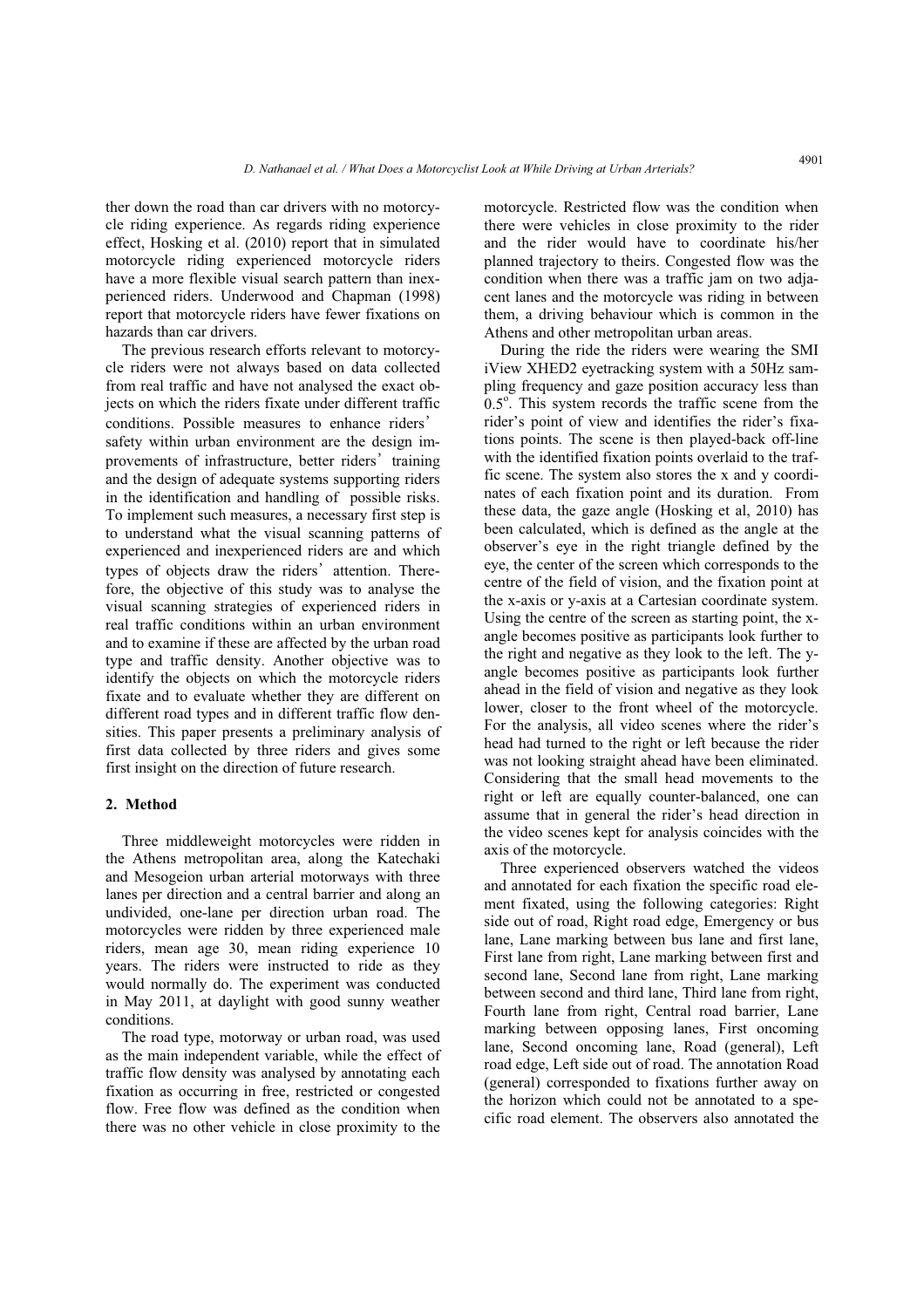fixated object, for example Passenger car ahead, Motorcycle, Stopped passenger car, etc.

T-tests were used for analyzing the effect of road type and flow density on fixation duration and gaze angle and chi2 tests were used for analyzing differences among fixated road elements and fixated objects per road type and flow density.

## **3. Experimental results**

## *3.1. Mean duration of fixations*

The total sample, that is the fixations of all three riders together, consisted of 2662 fixations on motorway and 933 fixations on urban road. The distribution of fixations per road type and flow density is shown in Table 1.

Table 1

Number of fixations in the sample per road type and flow density

| Sample size in  | Motorway | Urban road |
|-----------------|----------|------------|
| Congested flow  | 1071     | 243        |
| Free flow       | 1100     | 401        |
| Restricted flow | 491      | 289        |
| Total sample    | 2662     | 933        |

The mean duration of fixations (shown in Figure 1) was higher on urban roads than on motorways, and this difference was significant in the total sample  $(p<0,01)$ , in congested flow  $(p<0,01)$  and in free flow  $(p<0,01)$  but not in restricted flow. Regarding the effect of flow density, on motorway the mean duration of fixations was significantly higher in restricted flow than in congested flow  $(p<0.01)$  and than in free flow  $(p<0.01)$  while there was no difference between congested and free flow. On urban road the mean duration of fixations was significantly higher in restricted than in free flow  $(p<0.05)$ , while no other significant flow effect was found.



Figure 1 - Mean duration of fixations per road type and flow density

### *Gaze locations*

The mean and standard deviation of the gaze angle in the x- and y-axis are shown in Table 2. Regarding the gaze location in the y-axis in all flow densities the participants looked more towards the center of the field of vision on urban road while on motorway they looked lower, more close to the front wheel of the motorcycle (congested flow  $p<0.01$ , free flow

 $p<0,01$ , restricted flow  $p<0,05$ ). Regarding the gaze location in the x-axis, some differences were found between motorway and urban road. In congested flow participants looked more towards the center of the field of vision on motorway than on urban road  $(p<0,01)$ , while on the contrary in restricted flow they looked more towards the center of the field of vision on urban road than on motorway (p=0.001). No other difference between motorway and urban road was found for the x-axis location.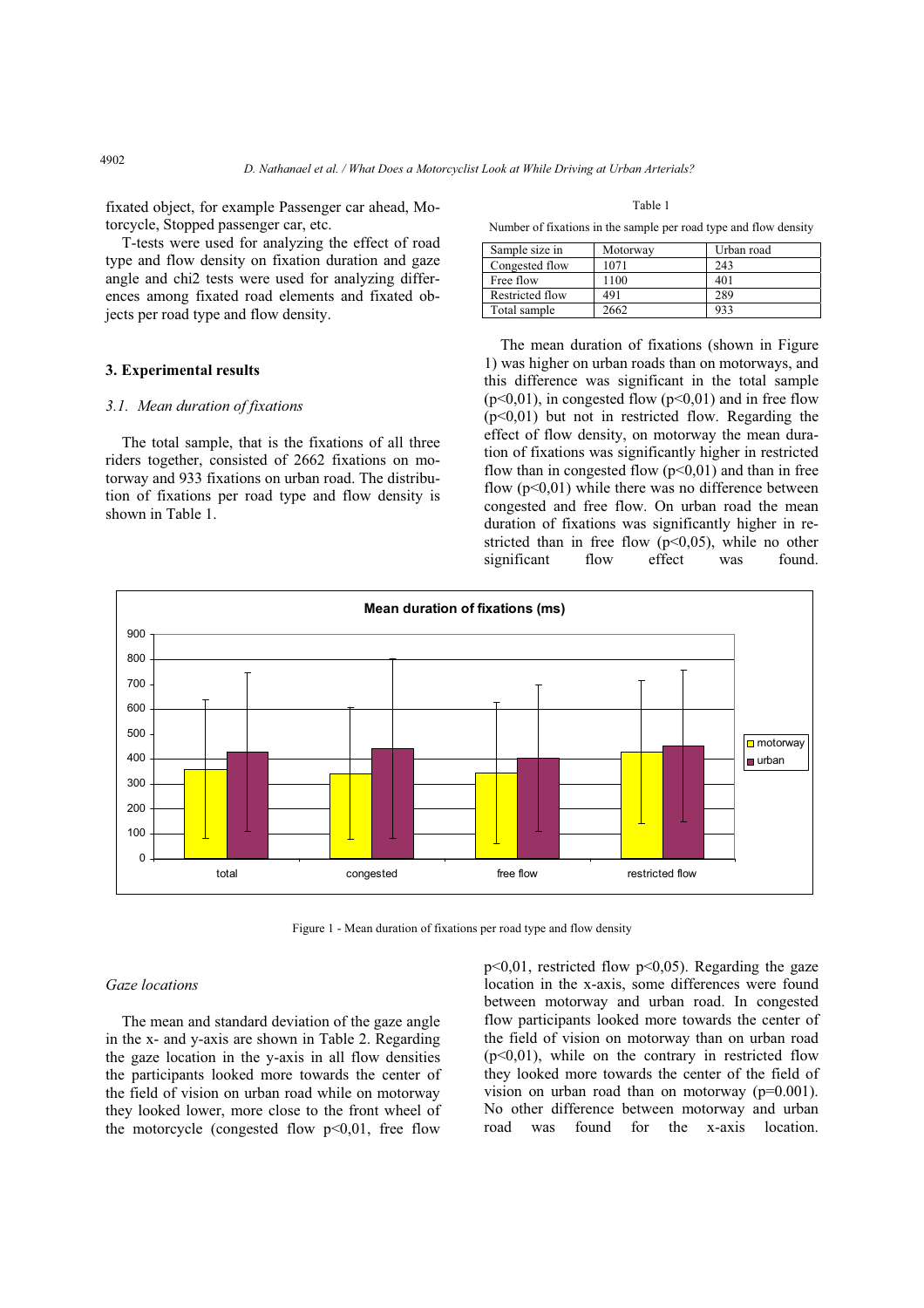|            |                 | x-axis (horizontal plane) |       | y-axis (vertical plane) |           |
|------------|-----------------|---------------------------|-------|-------------------------|-----------|
|            |                 | Mean                      | SD.   | mean                    | <b>SD</b> |
| Motorway   | Congested flow  | 2.896                     | 7.569 | $-4.924$                | 3.612     |
|            | Free flow       | 2.773                     | 7.100 | $-5.879$                | 3.416     |
|            | Restricted flow | 2.530                     | 6.641 | $-5.655$                | 2.823     |
|            | All fixations   | 2.778                     | 7.211 | $-5.453$                | 3.425     |
| Urban road | Congested flow  | 5.248                     | 8.261 | $-1.583$                | 3.233     |
|            | Free flow       | 2.792                     | 6.028 | $-4.822$                | 2.179     |
|            | Restricted flow | 1.061                     | 4.798 | $-5.186$                | 2.667     |
|            | All fixations   | 2.895                     | 6.551 | $-4.091$                | 3.032     |

Table 2

Gaze angle (°), mean and standard deviation, per axis, road type and flow density

On motorway no effect of flow density was found on the gaze location on the x-axis. Regarding the yaxis location, participants looked more towards the centre of the field of vision in congested than in free flow ( $p<0.01$ ) or in restricted flow ( $p<0.01$ ). No difference was found for the y-axis gaze location on motorways between free and restricted flow.

On urban road, there was a significant effect of flow density on both the x-axis (congested-free flow  $p<0,01$ , congested-restricted flow  $p<0,01$ , free – restricted flow  $p = 0.01$  and on the y-axis location (congested-free flow p<0,01, congested-restricted flow  $p<0.01$ , free – restricted flow  $p<0.05$ ). In the xaxis participants looked more towards the centre of the field of vision in restricted flow, more to the right in free flow and even more to the right in congested flow. In the y-axis participants looked more towards the centre of the field of vision in congested flow, lower than that in free flow and even more lower and closer to the motorcycle front wheel in restricted flow.

The distribution of fixations per road element per road type and traffic density is shown in Table 3. Cohen's k for the annotations by the three observers was 0.96, indicating an excellent interrater agreement (Fleiss 1981). On motorway and in all traffic densities participants fixated more frequently on the right road edge (17.12%), second lane from right  $(17.01\%)$ , third lane from right  $(9.60\%)$ , right side out of road (9.14%) and first lane from right (8.83%), while in urban roads the most frequent fixations were on first lane from right (36.19%), right road edge

(13.54%), first oncoming lane (10.40%) and right side out of road (10.29%).

On motorway and in congested flow, the road elements for which participants' fixations accounted for more than 70% of all fixations were: second lane from right (15.47%), third lane from right (14.99%), right road edge (13.16%), lane marking between second and third lane (10.66%), road in general (9.41%) and first lane from right (8.84%). In restricted flow the elements that accounted for more than 70% of fixations were either lane or lane marking: second lane from right (28.66%), first lane from right (12.16%), lane marking between bus lane and first lane (9.69%), lane marking between second and third lane (9.48%), third lane from right (9.48%) and emergency or bus lane (9.07%). In free flow the elements that accounted for 70% of fixations were right road edge (27.62%), second lane from right (13.25%), right side out of road (13.07%), road in general (12.60%) and first lane from right (7.32%).

On urban road and in congested flow the road elements that accounted for more than 70% of fixations were first lane from right (28.75%), road in general (17.92%), right side out of road (15.00%) and right road edge (12.50%). In restricted flow they were first lane from right (59.57%) and lane marking between opposing lanes (14.54%) and in free flow they were first lane from right (24.19%), right road edge (18.95%), first oncoming lane (15.96%) and right side out of road (10.97%).

The Chi2 test revealed no difference in the distribution of fixations per road element between motorway and urban road or between traffic flow density.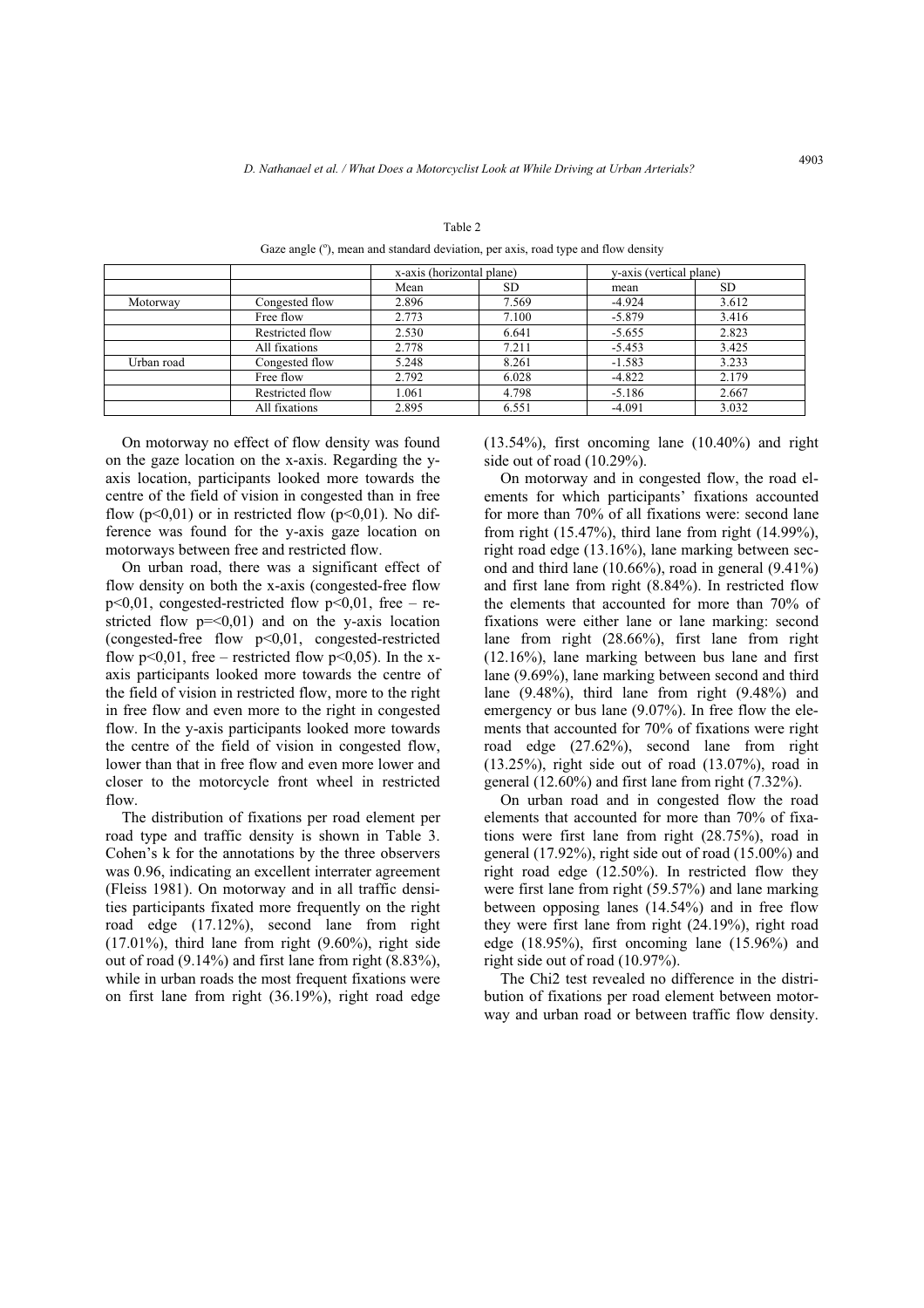|                                                 | Motorway  |           |                 | Urban road     |           |                 |
|-------------------------------------------------|-----------|-----------|-----------------|----------------|-----------|-----------------|
|                                                 | Congested |           |                 |                |           |                 |
|                                                 | flow      | Free flow | Restricted flow | Congested flow | Free flow | Restricted flow |
| Right side, out of road                         | 5.28%     | 13.07%    | 8.66%           | 15.00%         | 10.97%    | 5.32%           |
| Right road edge                                 | 13.16%    | 27.62%    | 2.27%           | 12.50%         | 18.95%    | 6.74%           |
| Emergency or bus lane                           | $0.29\%$  | 1.95%     | $9.07\%$        | $0.00\%$       | $0.00\%$  | $0.00\%$        |
| Lane marking between bus<br>lane and first lane | 5,76%     | 2,41%     | 9,69%           | $0.00\%$       | $0.00\%$  | $0.00\%$        |
| First lane from right                           | 8.84%     | 7.32%     | 12.16%          | 28.75%         | 24.19%    | 59.57%          |
| Lane marking between op-<br>posing lanes        | $0.00\%$  | $0.00\%$  | $0.00\%$        | 5.83%          | 9.98%     | 14.54%          |
| Lane marking between first                      |           |           |                 |                |           |                 |
| and second lane                                 | 5.28%     | 2.59%     | 2.68%           | $0.00\%$       | $0.00\%$  | $0.00\%$        |
| Second lane from right                          | 15.47%    | 13.25%    | 28.66%          | $0.00\%$       | $0.00\%$  | $0.00\%$        |
| Lane marking between sec-<br>ond and third lane | 10.66%    | 3.80%     | 9.48%           | $0.00\%$       | $0.00\%$  | $0.00\%$        |
| Third lane from right                           | 14.99%    | 6.86%     | 9.48%           | $0.00\%$       | $0.00\%$  | $0.00\%$        |
| Fourth lane from right                          | 0.10%     | $0.09\%$  | $0.00\%$        | $0.00\%$       | $0.00\%$  | $0.00\%$        |
| Central road barrier                            | 8.26%     | 1.95%     | $0.00\%$        | $0.00\%$       | $1.00\%$  | $0.00\%$        |
| First oncoming lane                             | $0.00\%$  | $0.00\%$  | $0.00\%$        | 5.42%          | 15.96%    | 6.74%           |
| Second oncoming lane                            | 0.10%     | $0.00\%$  | $0.00\%$        | $0.00\%$       | $0.00\%$  | $0.00\%$        |
| Road (general)                                  | 9.41%     | 12.60%    | 3.30%           | 17.92%         | 10.47%    | $0.00\%$        |
| Left road edge                                  | $2.11\%$  | 4.91%     | 2.68%           | 2.08%          | 4.24%     | 2.13%           |
| Left side, out of road                          | 0.29%     | 1.58%     | 1.86%           | 7.08%          | 3.49%     | 4.96%           |

Table 3

Distribution of fixations per road element

1886 of the fixations were annotated as fixations to specific objects. The distribution of fixated objects per road type and traffic flow density are shown in Table 4. Cohen's k was 0.94, indicating an excellent interrater agreement (Fleiss 1981). Although the Chi2 test revealed no difference in the distribution of fixations per object between road type and between traffic flow density, both on motorway and on urban road the moving vehicles accounted for the majority of fixated objects in congested flow (79.17% motorway, 61.03% urban road) and restricted flow (73.72% motorway, 79.11% urban road) and for the most frequently fixated objects in free flow (48.88% motorway, 46.82% urban road). The second and third most frequently fixated objects in free flow were traffic lights / traffic signs  $(25.31\%)$  and pedestrians  $(10.17\%)$  on motorway and pedestrians  $(17.56\%)$  and road anomalies (16.59%) on urban road. As regards the fixated moving vehicles, on motorways participants fixated equally often on motorcycles and passenger cars in congested flow, while in restricted and free flow they fixated more often on passenger cars than on motorcycles. On urban road they fixated more often on passenger cars in all traffic densities. Considering the fixations on passenger cars, in several cases the exact point of fixation could be clearly determined. The three most often fixated points were the contour of the car ahead (i.e. fixating at the edge of the car ahead and to a point where he can get information both for the car itself as well as for farther ahead on the road), the brake lights and the driver's mirrors.

|                        | Motorway       |                 |           | Urban road     |                 |           |  |
|------------------------|----------------|-----------------|-----------|----------------|-----------------|-----------|--|
|                        | Congested flow | Restricted flow | Free flow | Congested flow | Restricted flow | Free flow |  |
| Moving vehicle         | 79.17%         | 73.72%          | 48.88%    | 61.03%         | 79.11%          | 46.82%    |  |
| of which               |                |                 |           |                |                 |           |  |
| in<br>Passenger<br>car |                |                 |           |                |                 |           |  |
| general                | 14.93%         | 37.23%          | 19.35%    | 16.18%         | 38.67%          | 23.41%    |  |
| Passenger car ahead    |                |                 |           |                |                 |           |  |
| contour                | 16.95%         | 17.88%          | $7.94\%$  | 16.91%         | 30.22%          | 1.95%     |  |
| Passenger car mirror   | 7.93%          | 3.65%           | $0.00\%$  | 1.47%          | 0.89%           | 1.95%     |  |
| Passenger car brake    | 8.40%          | 5.84%           | 5.96%     | 4.41%          | 2.22%           | 3.41%     |  |

Table 4 Distribution of fixations per specific object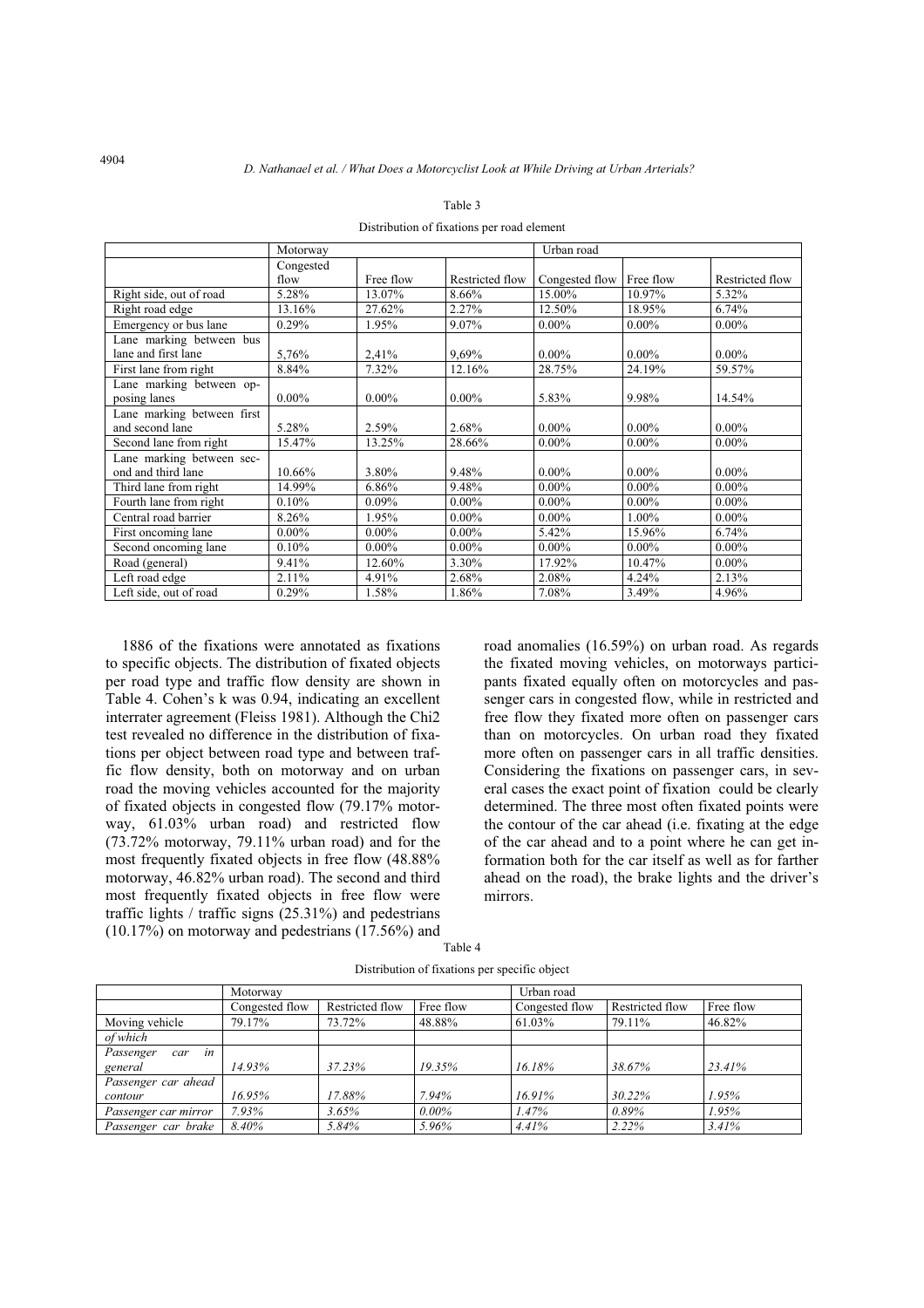| lights                 |          |          |          |          |          |          |
|------------------------|----------|----------|----------|----------|----------|----------|
| Passenger car win-     |          |          |          |          |          |          |
| dow                    | 0.47%    | $0.36\%$ | $0.00\%$ | $0.00\%$ | $0.00\%$ | $0.00\%$ |
| Passenger car roof     | 0.47%    | $0.00\%$ | $0.00\%$ | 13.24%   | $0.00\%$ | $0.00\%$ |
| Moto                   | 30.02%   | 8.76%    | 15.63%   | 8.82%    | 2.22%    | 5.37%    |
| Oncoming passenger     |          |          |          |          |          |          |
| car                    | $0.00\%$ | $0.00\%$ | $0.00\%$ | $0.00\%$ | 2.22%    | 10.73%   |
| Oncoming moto          | $0.00\%$ | $0.00\%$ | $0.00\%$ | $0.00\%$ | 2.67%    | $0.00\%$ |
| Passenger car parked   |          |          |          |          |          |          |
| or stopped             | 1.24%    | 0.73%    | $4.22\%$ | 11.76%   | $2.67\%$ | 9.27%    |
| Moto parked            | $0.47\%$ | $0.00\%$ | $0.00\%$ | 0.74%    | 0.89%    | $2.44\%$ |
| Other (bikes, curb)    | 0.31%    | 0.36%    | $0.00\%$ | $0.00\%$ | $0.00\%$ | $0.00\%$ |
| Bus or bus stop        | 4.67%    | 8.03%    | 5.71%    | $0.00\%$ | 0.89%    | 0.49%    |
| Traffic signs or traf- |          |          |          |          |          |          |
| fic light              | 10.42%   | 9.49%    | 25.31%   | 4.41%    | $0.00\%$ | $2.44\%$ |
| Road anomaly           | 1.56%    | 4.38%    | 3.23%    | 4.41%    | 4.89%    | 16.59%   |
| Other<br>(entrance,    |          |          |          |          |          |          |
| kiosk,<br>protrusion,  |          |          |          |          |          |          |
| rubbish<br>bin, pilar, |          |          |          |          |          |          |
| market cart,<br>super  |          |          |          |          |          |          |
| tree)                  | 0.62%    | 0.73%    | 2.48%    | 11.03%   | 1.78%    | 4.39%    |
| Pedestrian             | 1.56%    | 2.55%    | 10.17%   | 6.62%    | 9.78%    | 17.56%   |

## **Evaluation and Conclusions**

Although this paper presents the preliminary analysis of data collected from three riders, the findings are valuable and indicate some clear differences in the visual scanning behavior of motorcycles riders in different traffic conditions.

The road type had a significant effect on mean duration of fixations, which were found to be higher on urban roads than on motorways for all traffic densities. This is in accordance to Chapman and Underwood (1998) who report that drivers' mean fixation durations tend to be longer in urban than in rural roads. A possible reason for this could be the lower riding speed on urban roads, which allows the riders to focus for longer time on a specific object while on motorway due to the higher riding speed they have less time available to gather the required visual information from each fixated object for planning their next actions.

Riding in case of restricted flow seems to be more demanding for the riders, since the mean duration of fixations was higher in restricted flow than in free or congested flow on motorway and than in free flow on urban road. This may be because in restricted flow the driving task is more complex and drivers have to handle issues at close proximity, as the riders have to consider the predicted trajectories of other vehicles apart from the existence of pedestrians and the monitoring of traffic signs and lights. On the contrary, in free flow riders do not have to closely monitor other vehicles and issues to be handled are more distant,

while in congested flow riders may consider the jammed vehicles as stopped and again they do not focus so much on them.

The analysis also revealed differences in the riders' fixation locations between motorway and urban road. This difference was very clear in the y-axis, where for all flow densities participants looked more towards the center of the field of view on urban road and lower, closer to the front wheel of the motorcycle on motorway. This may be because on the urban road the riders search for oncoming vehicles and pedestrians, while on motorway they focus more on the road surface due to the higher speed. Some significant differences were also found for the x-axis, riders looked more towards the center of the visual field in congested flow on motorway and in restricted flow on urban road. Our finding that the road type has an effect on the mean fixation location are in agreement to Hosking et al (2010), who reported a significant difference between mean fixations locations among residential and rural scenarios in the horizontal plane but not on the vertical plane.

On motorway, the flow density did not have an effect on the gaze location on the x-axis, while on the y-axis participants looked more towards the centre of the field of vision in congested than in free or restricted flow. On urban roads a significant effect of flow density was found for both axes. In the x-axis participants looked more centrally in restricted, more to the right in free and even more to the right in congested flow. This may be because in congested flow participants focus on the risks coming from their right, for example cars in traffic jam that may suddenly steer to the left in front of the motorcycle, pe